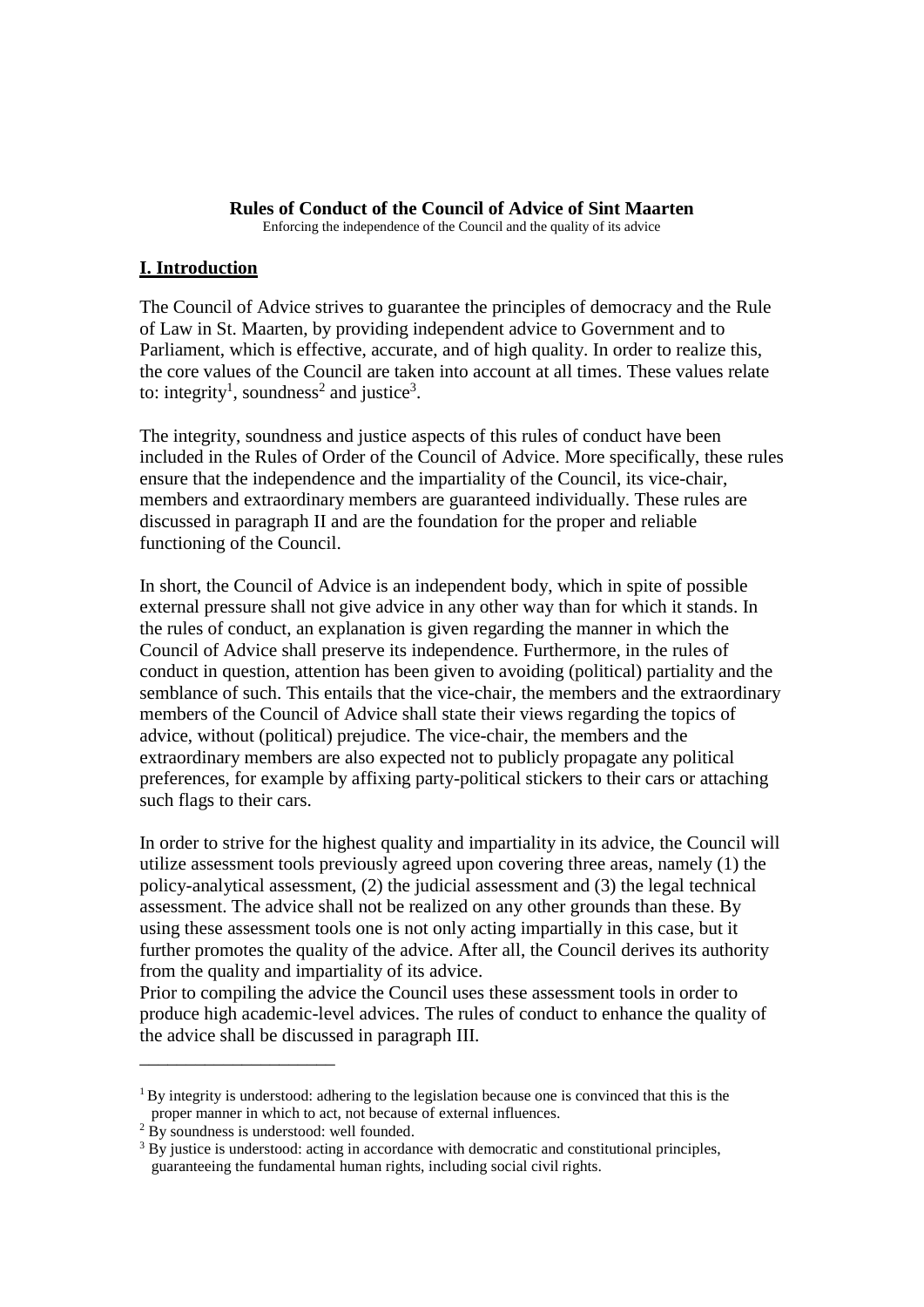# **II. Guaranteeing Impartiality and Independence of the Council**

By definition, membership of the Council is a part-time function and is therefore often performed in addition to a main function and/or another job. One must not lose sight of the fact that performing other functions promote the social involvement of the members, which in turn helps the advisory process. The following should, however, be taken into account:

# **1. Functions incompatible with the vice-chairship and the membership of the Council**

a. The members and extraordinary members of the Council do not fill any offices or functions which are incompatible with membership and of which performance is undesirable in view of a proper fulfilment of the membership in the Council or the confidence therein.

# **2. Reporting main and other functions**

- a. Every (extraordinary) member must submit a written report to the vicechair of his main or other functions, paid or not paid, at the time of or after his appointment.
- b. The vice-chair submits a written report of his main or other functions, paid or not paid, which he holds at the time of or after his appointment, to the Council.

# **3. Criteria for main or other functions and other issues, which could cause a conflict of interest.**

- a. A conflict of interest constitutes a situation in which a person serves more than one interest, which could influence each other to such an extent, that the integrity of either one is at risk. Establishing of conflict of interest is therefore tantamount to the question, whether or not in the case of a(n) (extraordinary) member, other interests play such a role, thereby causing the possibility that an advice may not be realized objectively and impartially.
- b. As criteria for the other offices or functions to be performed by the vicechair and the other members of the Council, the following shall be used:
	- The risk that the vice-chair or the (extraordinary) member must excuse himself as a result of another function, personal or business interests;
	- The degree in which the organization or comparable organizations to which the main or other function is related, is a stakeholder, in a topic of advice;
	- The risk of conflict of interest.
- c. The vice-chair or, as the occasion arises, the Council, subjects the main or other functions to be performed by the (extraordinary) member in question to the criteria mentioned in the abovementioned point.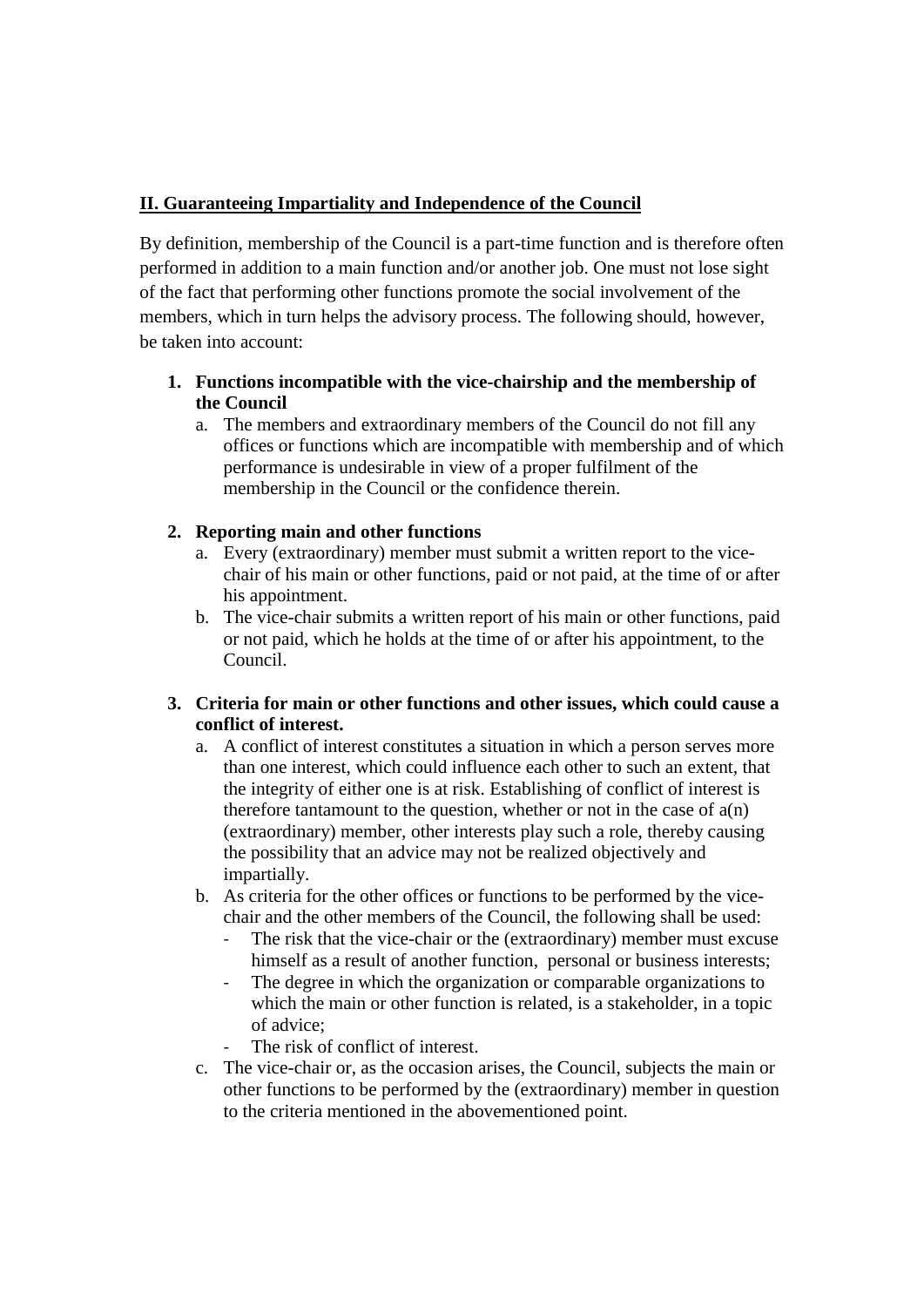## **4. Reporting conflict of interest**

- a. Every (extraordinary) member who is of the opinion that there is a matter of conflict of interest involving himself or another member shall bring this to the attention of the vice-chair.
- b. In cases whereby there is a matter of conflict of interest involving the vicechair, the (extraordinary) member brings this to the attention of the oldest appointed member of the Council.

# **5. Maintaining independence and impartiality**

- a. The vice-chair or the other member in question of the Council shall not participate in the deliberations and shall not cast a vote, if this could be harmful to the impartiality and independence of the Council or if there is the appearance that the impartiality and independence of the Council could be damaged. The (extraordinary) member in question shall not take part in the deliberations in the abovementioned case.
- b. The vice-chair shall notify the (extraordinary) member in question as soon as possible in writing whether or not, in connection with the impartiality and independence of the Council, there are objections to occupying the main or other function; the (extraordinary) member in question will neither be able to participate in the deliberations nor vote in regard to the topic at hand. In that case the (extraordinary) member in question shall be heard by the Council.
- c. If it concerns the vice-chair, the notice meant in the previous sentence shall be effectuated by the oldest appointed member. In that case the vicechair shall be heard by the Council.
- d. If the vice-chair, in connection with the impartiality and independence of the Council has objections to the (extraordinary) member occupying a main or other function, the (extraordinary) member in question will neither be able to participate in the deliberations nor to vote regarding a topic of advice. If this (extraordinary) member persists in occupying the position or function in question, the entire Council shall decide.
- e. If a member or extraordinary member, in connection with the impartiality and independence of the Council has objections to the vice-chair occupying a main or other function, the vice-chair will not be able to participate in the deliberations nor to vote regarding a topic of advice. If the vice-chair persists in occupying the position or function in question, the entire Council shall decide.
- f. exercising of an office or function by the vice-chair or participation in the deliberations and participation in the voting by the vice-chair with regard to an advice topic and the vice-chair persists in the exercising of the office in question or the function in question, the entire Council shall decide.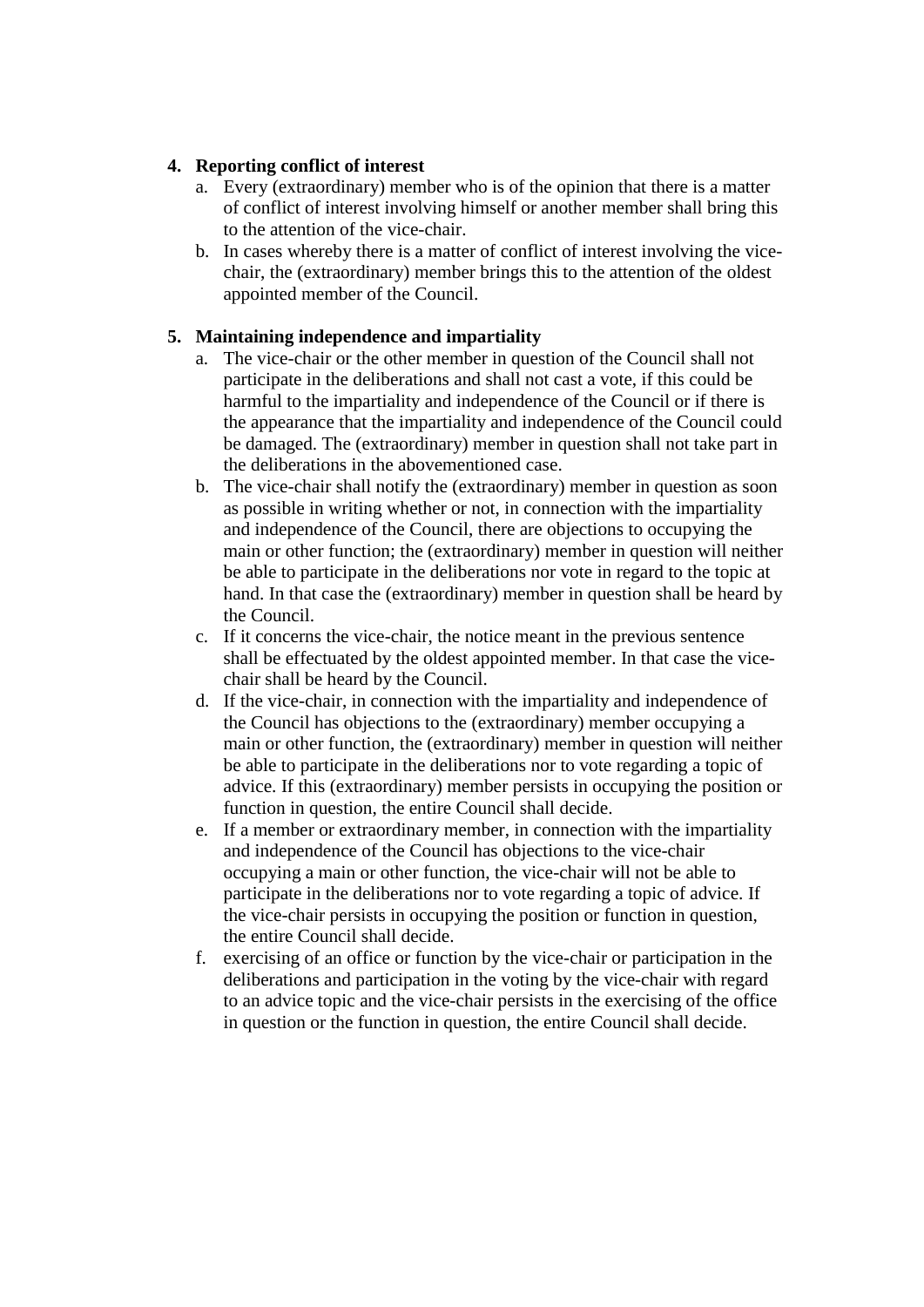### **III. Rules of conduct for promoting quality of the advice.**

## **6. Research.**

- a. Before the Council of Advice takes a standpoint on the draft proposal for which advice will be given, a thorough research shall be conducted with regard to the topic of the proposal. The Council shall strive to maintain an academic level.
- b. In order to guarantee the objectivity of the Council's advice, the Council of Advice shall rely solely on facts, or on views which are widely shared academically/based on academic research.

## **7. Participation of members and extraordinary members**

The members and extraordinary members shall make their expertise available before the start of the research and before a draft advice is drawn up.

## **8. Guaranteeing the quality of the advice**

The Council of Advice shall take the time necessary to come to an advice.

## **9. Foundations for assessments**

The Council of Advice reviews a draft or proposal solely on the basis of the previously established assessment tools, consisting of a policy- analytical, judicial and legal technical assessment. These assessment tools are analogous to those of the Council of State in the Netherlands.

#### *Policy–analytical assessment*

The policy-analytical *assessment* (Du:BAT) deals with the critical analysis of the policy proposal.

An important point of interest is the elucidation to the proposal. Is the reason for this new law or measure clearly defined? And is this line of reasoning convincing?

The policy-analytical assessment consists of three sections:

- 1. Description of the problem: What is the problem? Why is this a problem? And for whom? What is the context? These and other questions come up for discussion.
- 2. Approach to the problem: Is this regulation  $a(n)$  (effective) solution for the defined problem?
- 3. Execution and enforceability: Is the proposed execution adequate and can the regulation be enforced? Are there sufficient means and manpower available to execute and enforce the regulation?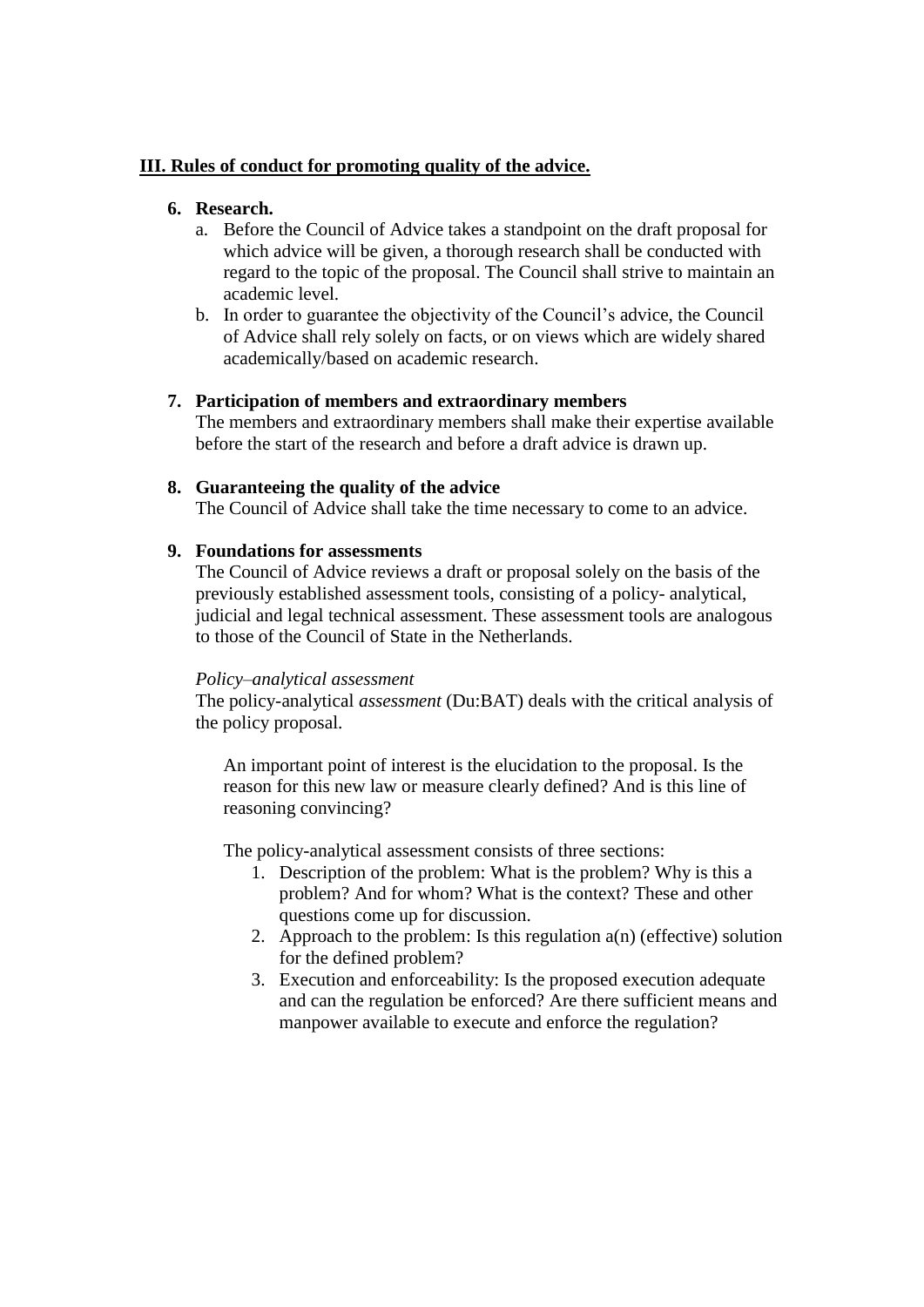When dealing with the policy-analytical aspect, the Council though not necessarily exclusive, shall examine the question whether or not and if so, to what extent the measures which are encountered in the draft law are proportional and effective for the intended purpose. The Council respects the fact that the development of the chosen policy is the prerogative of Government and/or Parliament, and therefore exercises restraint while analysing the policy.

#### *Judicial assessment*

The judicial assessment evaluates the judicial quality of the proposal. It concerns two main divisions

- 1. Review against higher law: Is the proposal in conflict with (International) higher law? The Council of Advice looks at the written and unwritten law.
- 2. Does it fit within the existing law: Does the proposal fit within the existing legal system? And, is the draft proposal even necessary within this framework ?

#### *Legal technical assessment*

With the legal technical assessment the technical quality of the proposal and the elucidation to the proposal are evaluated. Technical aspects as logical and systematic structure, intrinsic consistency and terminology are scrutinized. This assessment is effectuated on the basis of the Instructions for regulation of Sint Maarten and the Guidelines for the realization of legislation and regulation for Sint Maarten.

#### **10. Drawing up the advice**

a. The task of the Council of Advice is to think along constructive lines with the legislator and regulator. The advice must therefore be effective and concentrated on the relevant issues which the topic or proposal is related to. If appropriate, the Council may endorse the vision of the legislator or the regulator.

#### **IV In conclusion**

Even though it falls outside of the scope of the rules of conduct, the Council concludes with the following points, which are taken into account for promoting the core values and enforcing the relevant rules of conduct.

These rules of conduct are equally applicable to the Secretariat.

The Council of Advice shall act as transparent as possible. The Council shall publish its advices in its annual report, on its website and in the media, when the advices have been made public by Government. In this way, everyone is able to take note of the activities of the Council.